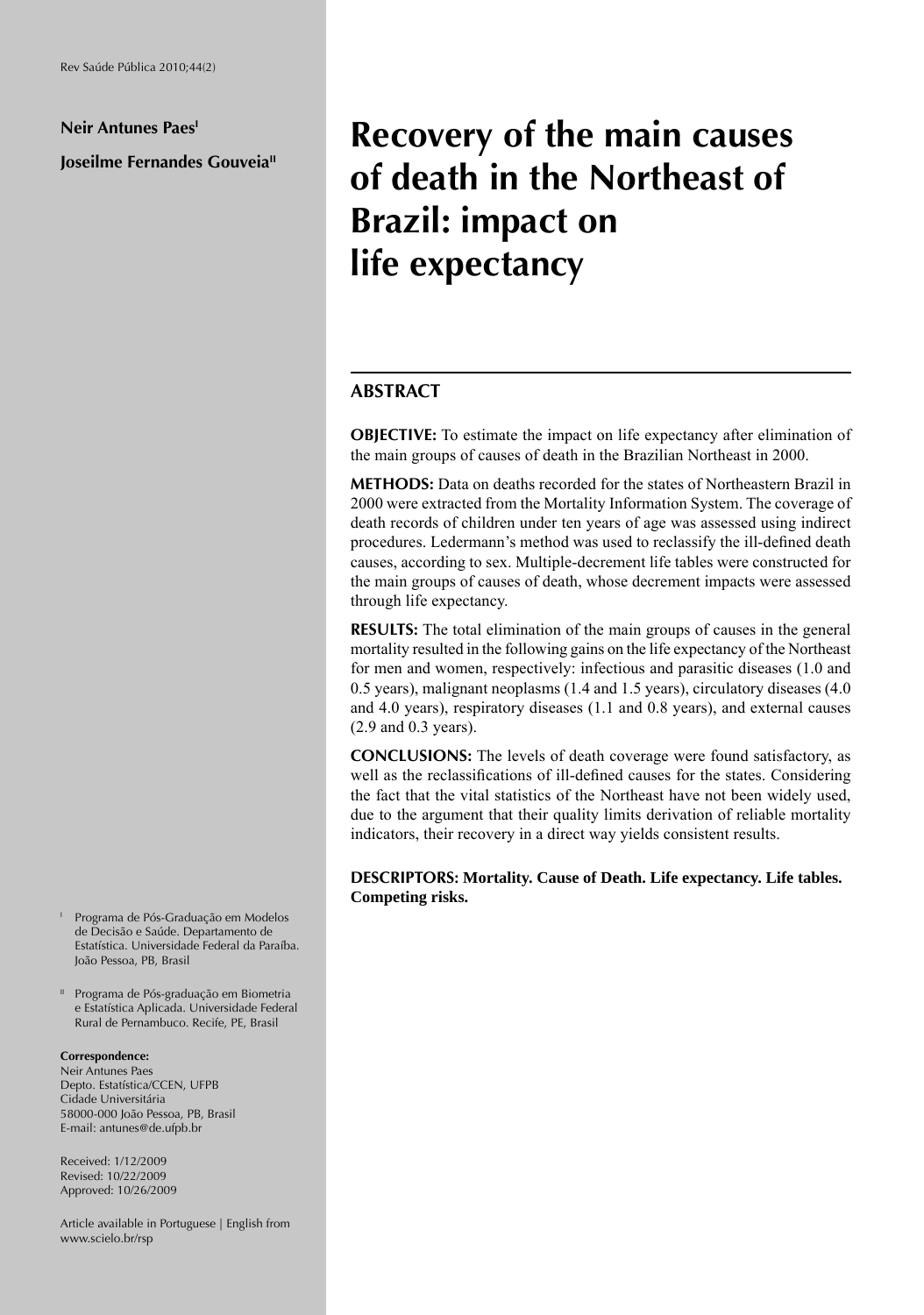#### **INTRODUCTION**

Although the distribution of causes of death influences life expectancy at birth, its value does not express clearly such relationship. Even though this distribution is a good health indicator, it is not sufficient to identify more specific paths to improve health conditions. However, the mortality pattern of a given region – defined by the specific mortality due to certain causes – can reflect the existing degree of quality of life and provide subsidies for a more efficient and effective health policy as it enables to establish priority norms and goals.

Considering that death is not a repetitive event and that it cannot be attributable to a single risk factor, the various concomitant and competitive risks that act in people's lives must be taken into account. In this sense, the introduction of the notion of competitive risks, which was the basis for the construction of Multiple Decrement Life Tables (MDLT), represents a valuable analytical instrument in epidemiology and public health, since deaths can be prevented and antecedent causes can be treated. These tables describe separate and combined effects of mortality rates and enable to measure the impact in years on life expectancy after the theoretical elimination of causes as risk factors of death in a population.<sup>1,5,12</sup> Thus, Chiang<sup>3</sup> developed a proposal for the construction of MDLT.

To construct a life table, the researcher needs to have reliable data on deaths; in the case of MDLT, these data are the causes of death. Nevertheless, it is known that death coverage for the Northeastern States of Brazil is not complete<sup>12</sup> and presents high percentages of ill-defined causes. Therefore, these two problems must be considered before any attempt to study the mortality levels and patterns of the Northeast is made, not to mention the fact that they are the greatest hindrances to the construction of mortality indicators in a direct way.

Estimates of death coverage for adults (individuals older than ten years of age) for all the Brazilian States are available,<sup>12</sup> but the coverage for children younger than ten years old are not well known. In turn, the percentages of ill-defined causes of death can be easily learned through the Mortality Information System (SIM) of the Ministry of Health.<sup>a</sup> Bearing in mind that the number of deaths by ill-defined causes is not satisfactory for any Northeastern State, $12$  it is necessary to calculate their magnitude and search for methodologies that redistribute them in defined causes to determine their impacts on mortality. There is no consensus on

how to deal with this problem, as there are not many available methodologies. Even so, the 2000 census year is a possibility of study, as it offers greater consistency of the necessary population data for the construction of MDLT.

In this sense, the present study aimed to estimate the impact on life expectancy after elimination of the main groups of causes of death of the Northeastern States in 2000.

## **METHODS**

This is an analytical cross-sectional ecological study. Data on deaths of residents in the Northeastern States were extracted from the Mortality Information System (SIM) of the Ministry of Health. These data are classified by sex and age groups for the years of 1999, 2000 and 2001. The triennium average was used in order to minimize possible data fluctuations. The structure of the States' population, by sex and age groups, utilized for the construction of the MDLT, was extracted from the demographic census of 2000.<sup>b</sup> Population amounts were adjusted to the middle of the year, according to the geometric growth method. The causes of death were classified according to the Tenth Revision of the International Classification of Diseases (ICD-10).<sup>c</sup>

To estimate death coverage levels, the researchers used the death coverage estimate that was most reasonable to each Northeastern State, calculated by Paes.<sup>11,12</sup> Such estimates were based on the use of three methods that best meet the criteria and requirements for the Brazilian data: Brass' Growth Balance Equation, Preston's and collaborators' method and the Coubarge & Fargues Method. However, this coverage is valid only for populations older than ten years old. The death coverage of children younger than one year old  $\binom{C_0}{k}$  was estimated in the following way: 10,16,18

 $C_0 = \frac{Observed \ deaths}{Expected \ deaths}$  where *Expected deaths* =  $LB_{set}$ *IMR Expected deaths*

The Infant Mortality Rate (IMR) was extracted from the estimates of *Instituto Brasileiro de Geografia e Estatística* (IBGE – Brazilian Institute of Geography and Statistics) in 2000.<sup>d</sup> The total number of liveborns was estimated as follows:

d Instituto Brasileiro de Geografia e Estatística. [citado 2007 mar 16]. Disponível em http://www.ibge.gov.br/home/presidencia/ noticias/20122002censo.shtm

a Ministério da Saúde. Sistema de Informações de Mortalidade do Ministério da Saúde. [citado 2007 mar 03]. Disponível em: http:// w3.datasus.gov.br/datasus/index.php?area=0205&VObj=http://tabnet.datasus.gov.br/cgi/deftohtm.exe?sim/cnv/obt

b Instituto Brasileiro de Geografia e Estatística. Censo demográfico brasileiro de 2000. [citado 2007 mar 03]. Disponível em http://www.ibge. gov.br/home/estatistica/populacao/censo2000/defaulttab\_regioes.shtm

c Ministério da Saúde. Sistema de Informações de Mortalidade. [citado 2007 mar 25]. Disponível em http://www.datasus.gov.br/cid10/ webhelp/cid10.htm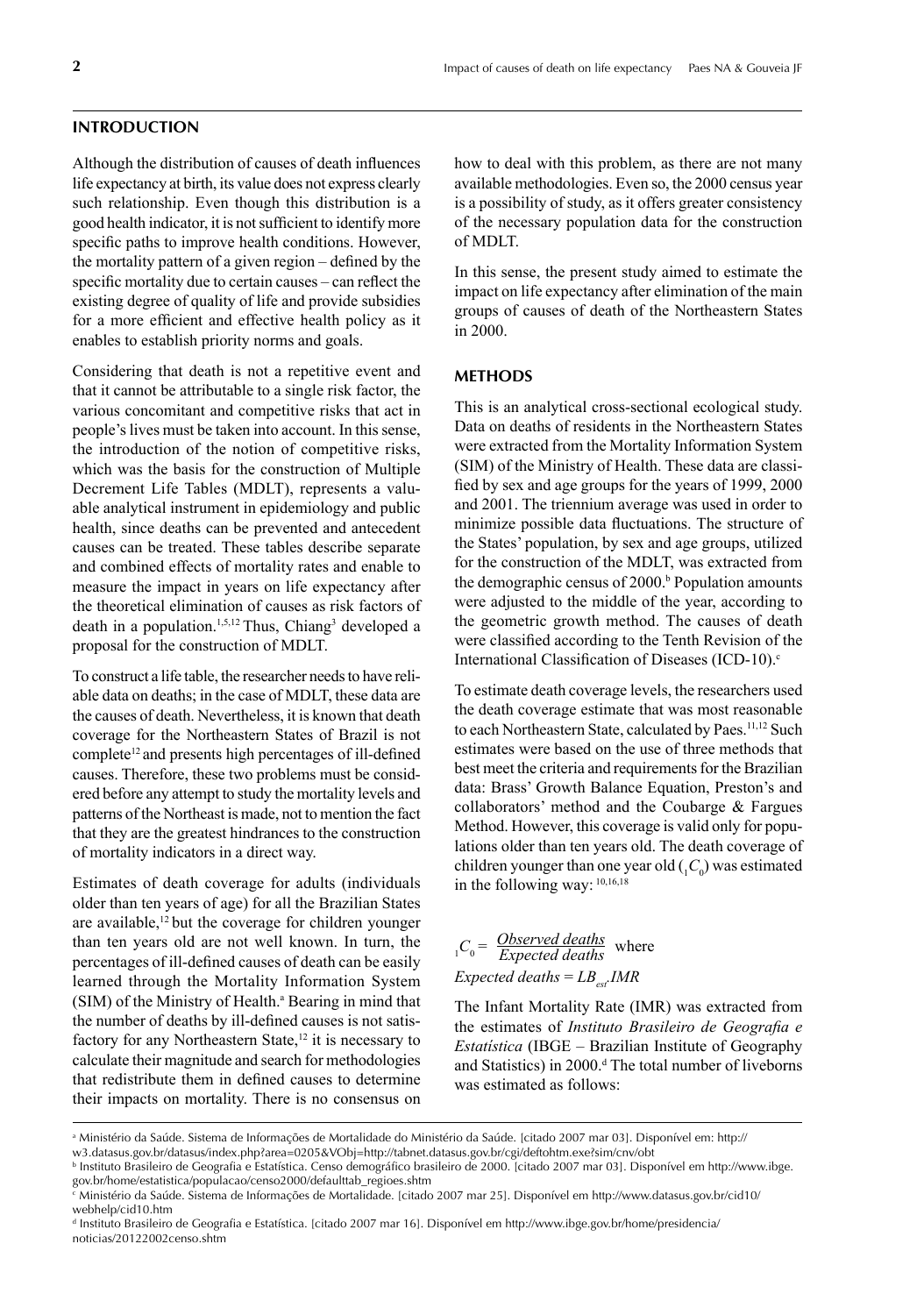$$
LB_{est} = \sum_{i=15}^{50} SFR_i \cdot TW_i
$$
 where,

*SFR<sub>i</sub>* = *Specific fertility rate in the i age group.*  $TW_i = Total number of women in the i age group.$ *i* = *quinquennial ages from 15 to 49 years*.

The States' specific fertility rates were estimated by the application of the indirect technique of parturition ratio developed by Brass.<sup>2</sup>

For the age groups from one to four years old and from five to nine years old, the arithmetic mean between the coverage of zero to one year old and that of ten years old and older were admitted as coverage estimates.<sup>11,12</sup>

A procedure to redistribute ill-defined causes into defined causes was proposed by Ledermann<sup>7</sup> and applied by Vallin.<sup>a</sup> He proposed a simple linear regression between the proportion of a specific cause of death (defined as dependent variable) and the proportion of ill-defined causes of death (defined as independent or explanatory variable). The angular coefficient of the regression, which can be estimated by the Least Square Method<sup>4</sup> (LSM), provides an estimation of the proportion of ill-defined causes of death that shall be attributed to the specific cause of death or group of causes. The sum of the proportions derived by the angular coefficients generated to each cause of death shall be equal to -1. In turn, the sum of the linear coefficients shall be equal to zero. In this way, the angular coefficient provides a factor of redistribution of the ill-defined causes for each involved defined cause. An alternative methodology to this type of redistribution are generalized linear models, following the same idea proposed by Ledermann.7 Thus, LSM is more adequate because it presents smaller residual deviation and Akaike information criterion.4

The redistribution of the ill-defined deaths was carried out in four stages:

1. Ledermann's7 method was applied to the nine Northeastern States in the triennium 1999/2000/2001 according to sex, using, to each State, its respective micro-regions as regression elements. The Northeast as a whole in 2000 was formed by a set of 188 microregions.

2. The coefficients of distribution  $(\beta)$  were estimated to five groups of basic causes of death (International Classification of Diseases, 10<sup>th</sup> Revision): Chapter 1 - Certain infectious and parasitic diseases; Chapter 2 – Neoplasms; Chapter 9 – Diseases of the circulatory system; Chapter 10 – Diseases of the respiratory system. A category called "other causes" was created, from which the group of Chapter 20 – External causes of morbidity and mortality was excluded because they were considered well recorded here. In addition, Chapter 18 – Symptoms, signs and abnormal clinical and laboratory findings, not elsewhere classified (illdefined) was used.

3. The obtained coefficients of redistribution were applied respectively to the ill-defined causes for the five groups of causes in each State. Thus, the recovery of the "true" absolute deaths by causes was obtained. It was admitted that these coefficients were the same to each micro-region belonging to the same State and constant to all age groups.

4. Even after the redistribution of deaths by ill-defined causes, there was also another volume of deaths: the unrecorded ones, with no knowledge of the associated basic causes. All these deaths were assumed to be illdefined. Based on the coverage of the estimated deaths, it is possible to know the amount of deaths that were not recorded. In this way, the same proportions of the illdefined causes, estimated to each cause by Ledermann's method7 were reapplied to the unrecorded deaths, and thus their basic causes were known.

For the construction of the MDLT, the methodology proposed by Chiang<sup>3</sup> was employed. Its construction is different from the classic life table<sup>8,14</sup> only in column  $q_a$ which is replaced by the death probability that is net  $q_x$ . that is, it is accepted that a certain cause or set of causes was excluded from the population. For the construction of the life tables, the separation factors were  $a_i$ ' used, available in Preston et al.14

## **RESULTS**

Table 1 shows the coverage of deaths and ill-defined causes of the Northeastern States in 2000, for three age groups and by sex. The final death coverage estimates for those aged  $\geq 10$  years (adults), for both sexes, presented total amplitude between 70% and 92% and were higher than the coverage obtained for the other ages. A difference was noted in favor of the male sex in practically all States, except for Sergipe. The States that presented the highest coverage of adult deaths were Pernambuco, Sergipe and Bahia, which achieved a ceiling of 90%. On the other hand, the States of Piauí and Maranhão presented the lowest coverage of the Northeast (approximately 70% for both sexes in Maranhão). The total amplitude of the coverage for those younger than one year old ranged between 59% and 83%. Regarding the age group from one to nine

a Vallin J. Seminário sobre causas de muerte: aplicación al caso de Francia, Santiago: Celade; 1987. (Série E, 31).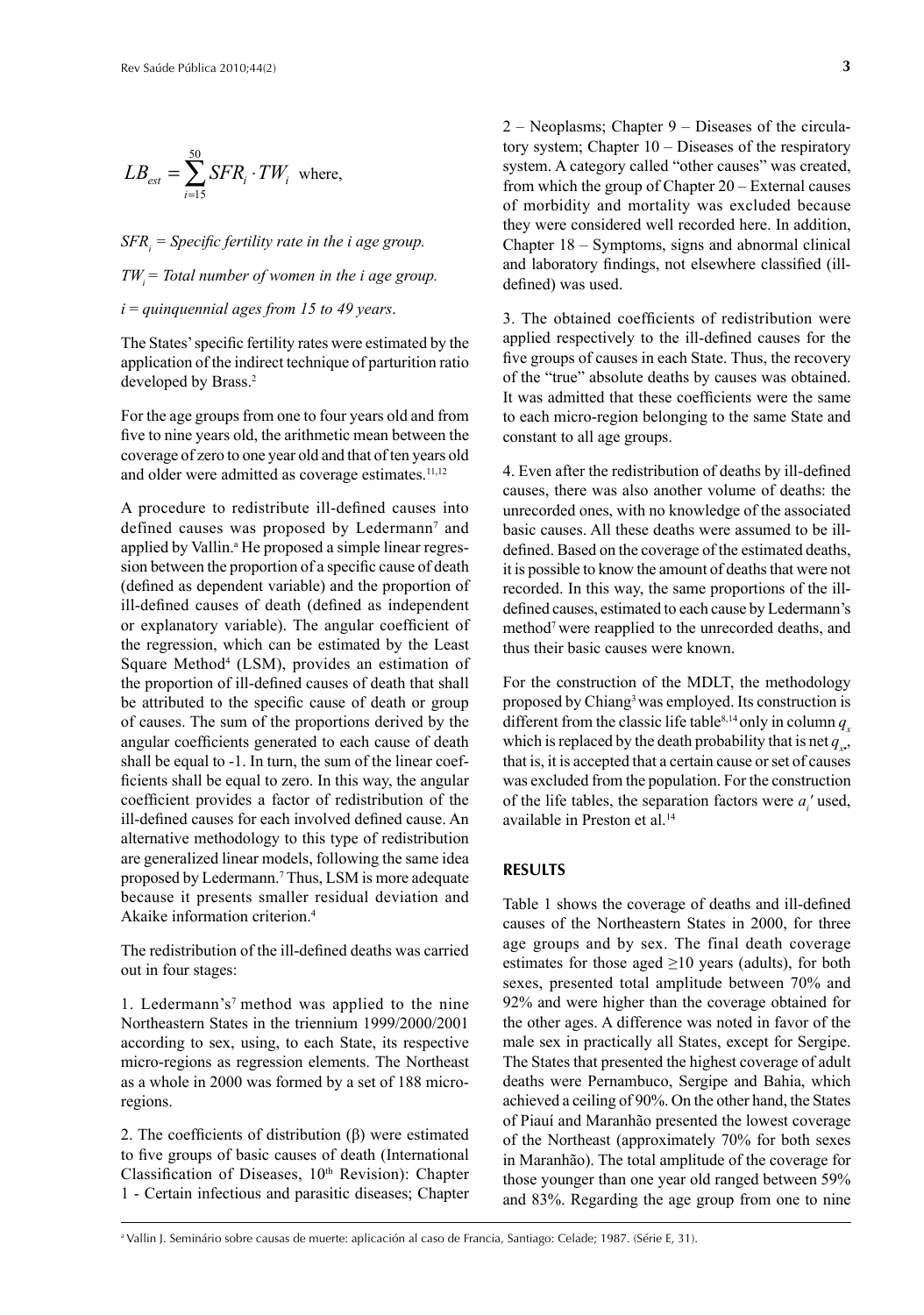years, the amplitude ranged between 64% and 87%. For all age groups, the States obeyed practically the same hierarchy in order of magnitude.

The percentages of ill-defined causes for 2000 for all ages varied from 20% to 40% except for the State of Paraíba (46% for men and 51% for women), with lower values for the male sex.

The Figure shows life expectancy according to sex for the Northeast and its States in 2000, reaching 71.8 years for the female sex and 64.0 for the male. The difference was around seven years for the majority of the Northeastern States, and shows higher mortality for men. The States of Bahia and Sergipe presented the highest life expectancies. The lowest levels were found in Alagoas, and for men, in Pernambuco. Northeast's IMR (Figure) was 59 and 44 deaths every 1,000 liveborns for men and women, respectively. Alagoas presented the highest rates.

The application of Ledermann's method<sup>7</sup> produced negative coefficients of redistribution (beta) for all causes of death in both sexes in 2000 and summation equal to -1 for all the Northeastern States (Table 2).

The coefficients of determination  $(R^2)$  of the regression analyses were interpreted as the proportion of causes of death explained by regression. They were high, varying between 60% and 95% for the majority of the causes

of death. Low values were found for infectious and parasitic diseases in all the States.

Table 3 illustrates for both sexes the profile and magnitude of the gains in percentage for the main causes of death before and after the redistribution of ill-defined causes. There was an increase in the rates referring to women, mainly in Rio Grande do Norte and Alagoas; for men, the highest increase was in the State of Alagoas. The greatest gains occurred for diseases of the circulatory system and the lowest, for infectious and parasitic diseases. The high gain in proportion of deaths due to circulatory diseases in Rio Grande do Norte reduced gains in the proportions of the other causes.

Table 4 shows the absolute differences between the observed life expectancies and those obtained after the elimination of causes of death for the Northeastern States in 2000, according to sex. In all situations, the greatest impacts occurred in the ages between 15 and 40 years, achieving maximum value at 15 years.

The main group of causes in general mortality was the circulatory diseases. When eliminated, they caused the greatest impacts on life expectancy in both sexes: on average 4.0 years for all the States and age groups. In Rio Grande do Norte, the average gain was 5.5 years for the female sex and in Piauí, 4.8 for the male sex.

| State               | Sex         |            | Coverage of ages (%) |             |           |  |  |  |
|---------------------|-------------|------------|----------------------|-------------|-----------|--|--|--|
|                     |             | $0$ to $1$ | $1$ to $9$           | $\geq 10^a$ | $(9/0)^a$ |  |  |  |
| Maranhão            | M           | 59.4       | 64.9                 | 70.4        | 37.8      |  |  |  |
|                     | F           | 59.4       | 65.0                 | 70.4        | 40.1      |  |  |  |
| Piauí               | M           | 63.1       | 68.6                 | 74.1        | 28.4      |  |  |  |
|                     | $F^{\bf b}$ | 63.1       | 68.6                 | 74.1        | 33.3      |  |  |  |
|                     | M           | 71.8       | 76.6                 | 81.3        | 20.2      |  |  |  |
| Ceará               | F           | 69.2       | 74.0                 | 78.7        | 22.6      |  |  |  |
| Rio Grande do Norte | M           | 70.2       | 75.4                 | 80.6        | 26.8      |  |  |  |
|                     | F           | 65.8       | 71.1                 | 76.3        | 30.7      |  |  |  |
| Paraíba             | M           | 69.4       | 75.9                 | 82.3        | 46.2      |  |  |  |
|                     | F           | 66.3       | 72.7                 | 79.2        | 50.8      |  |  |  |
| Pernambuco          | M           | 81.6       | 86.7                 | 91.7        | 20.9      |  |  |  |
|                     | F           | 80.8       | 85.9                 | 90.9        | 25.4      |  |  |  |
| Alagoas             | M           | 68.3       | 74.8                 | 81.3        | 28.3      |  |  |  |
|                     | F           | 68.0       | 74.5                 | 81.0        | 33.3      |  |  |  |
| Sergipe             | M           | 80.1       | 84.7                 | 89.3        | 26.9      |  |  |  |
|                     | F           | 82.5       | 87.1                 | 91.7        | 32.4      |  |  |  |
| Bahia               | M           | 80.4       | 84.8                 | 89.3        | 27.3      |  |  |  |
|                     | F           | 79.6       | 84.1                 | 88.5        | 30.5      |  |  |  |

Table 1. Coverage of deaths and ill-defined causes, according to age group and sex. Northeastern Brazil, 2000.

<sup>a</sup> Extracted from Paes<sup>10</sup>

**b** The same coverage of the male sex was admitted.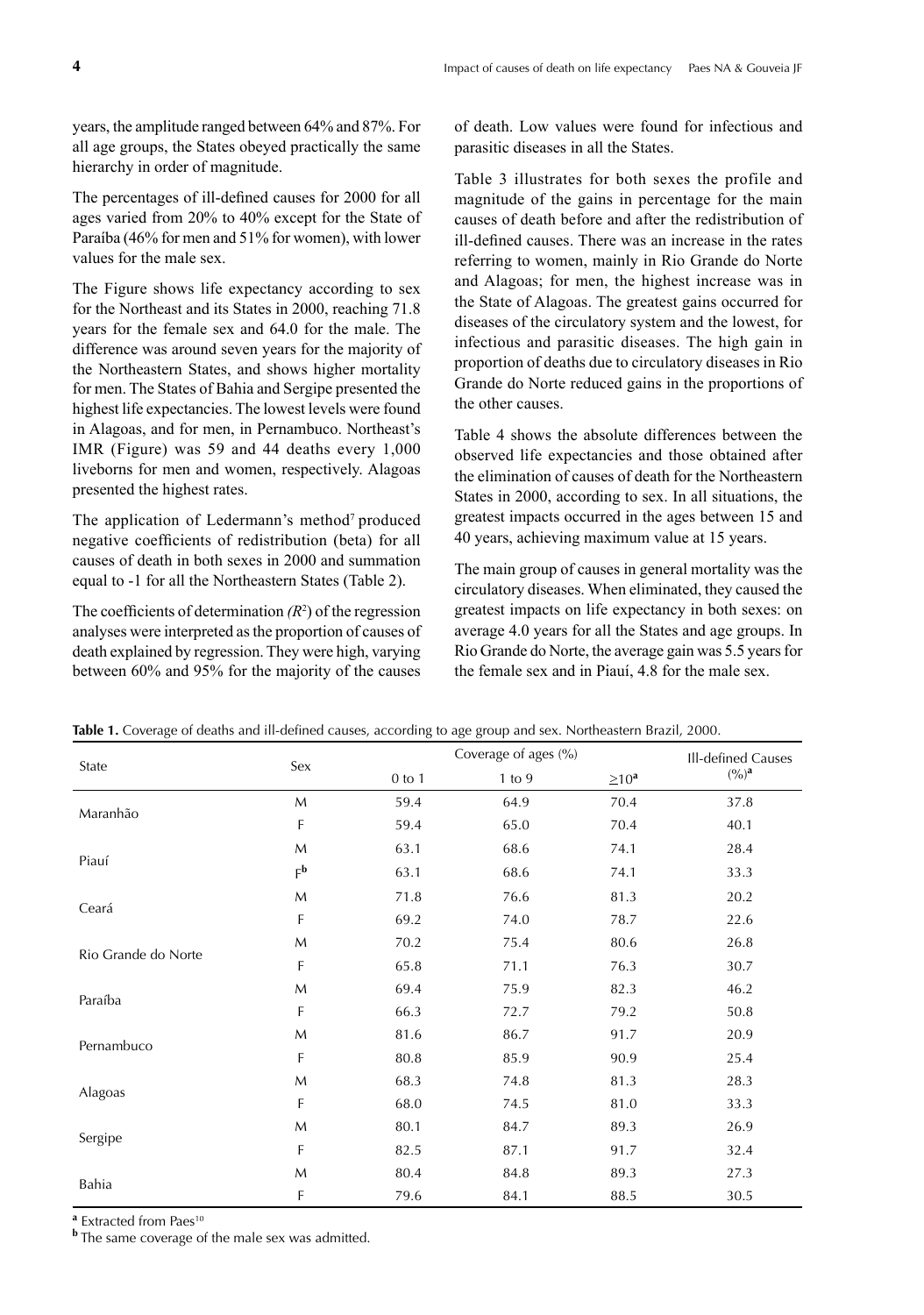The group of external causes represented the second cause in volume and in gains for all the Northeastern States for the male sex and the fifth for the female one. The exclusion of this cause provoked expressive gains for men, achieving an addition of approximately five years at the beginning of the young-adult ages in Pernambuco.

By eliminating the group of infectious and parasitic diseases, there was a higher gain for the male sex in all the States. In general, the gains in life expectancy at birth were inferior to those of the other ages.

In terms of representativeness in general mortality and increase in life expectancy, neoplasms occupied the second position for the female sex and the third one for the male sex. The elimination of neoplasms produces an increase in life expectancy for women in almost the entire life cycle, except at 60 years. The general average of gains was approximately 1.8 years for women and 1.5 for men.

The group of respiratory diseases was responsible for the fourth greatest impact on the life expectancy of the Northeast, with higher gains for men in all ages and States.

## **DISCUSSION**

Generally speaking, the death coverage of the male sex was higher than that of the female sex and its levels presented satisfactory magnitudes for almost all the Northeastern States. One of the main justifications for



MA: Maranhão, PI: Piauí, CE: Ceará, RN: Rio Grande do Norte, PB: Paraíba, PE: Pernambuco, AL: Alagoas, SE: Sergipe, BA: Bahia, NE: Northeast LE: Life Expectancy IMR: Infant Mortality Rate per 1,000 liveborns.

**Figure.** Life expectancy and infant mortality rate, according to sex. Northeastern Brazil, 2000.

this superiority is the greater volume of deaths due to external causes among men, which are usually better informed and declared.6

It can be concluded that the death coverage followed a tendency of increase the more southwards the States are located in Brazil's Northeast, except for the State of Alagoas. However, the percentages presented by the ill-defined causes for the States did not follow this tendency of regional relationship.

Some authors<sup>13,17</sup> considered that a percentage of death coverage above 75% would be statistically sufficient to draw satisfactory conclusions about mortality levels.

| Group of causes                    |           |         |           |           | Beta    |         |         |           |         |
|------------------------------------|-----------|---------|-----------|-----------|---------|---------|---------|-----------|---------|
|                                    | <b>MA</b> | PI      | <b>CE</b> | <b>RN</b> | PB      | AL      | PE      | <b>SE</b> | BA      |
| Male                               |           |         |           |           |         |         |         |           |         |
| Infectious and parasitic diseases  | $-0.04$   | $-0.11$ | $-0.09$   | $-0.07$   | $-0.05$ | $-0.06$ | $-0.02$ | $-0.03$   | $-0.08$ |
| Neoplasms                          | $-0.09$   | $-0.16$ | $-0.15$   | $-0.16$   | $-0.17$ | $-0.13$ | $-0.08$ | $-0.17$   | $-0.12$ |
| Diseases of the circulatory system | $-0.42$   | $-0.27$ | $-0.33$   | $-0.33$   | $-0.36$ | $-0.31$ | $-0.20$ | $-0.27$   | $-0.38$ |
| Diseases of the respiratory system | $-0.09$   | $-0.13$ | $-0.11$   | $-0.16$   | $-0.13$ | $-0.13$ | $-0.06$ | $-0.06$   | $-0.12$ |
| Other causes <sup>a</sup>          | $-0.36$   | $-0.33$ | $-0.32$   | $-0.28$   | $-0.29$ | $-0.37$ | $-0.64$ | $-0.47$   | $-0.30$ |
| Total                              | $-1$      | $-1$    | $-1$      | $-1$      | $-1$    | $-1$    | $-1$    | $-1$      | $-1$    |
| Female                             |           |         |           |           |         |         |         |           |         |
| Infectious and parasitic diseases  | $-0.06$   | $-0.12$ | $-0.02$   | $-0.04$   | $-0.05$ | $-0.05$ | $-0.05$ | $-0.05$   | $-0.10$ |
| Neoplasms                          | $-0.14$   | $-0.14$ | $-0.14$   | $-0.22$   | $-0.17$ | $-0.15$ | $-0.16$ | $-0.20$   | $-0.10$ |
| Diseases of the circulatory system | $-0.50$   | $-0.34$ | $-0.41$   | $-0.12$   | $-0.39$ | $-0.43$ | $-0.39$ | $-0.33$   | $-0.40$ |
| Diseases of the respiratory system | $-0.02$   | $-0.14$ | $-0.11$   | $-0.05$   | $-0.16$ | $-0.05$ | $-0.09$ | $-0.11$   | $-0.10$ |
| Other causes <sup>a</sup>          | $-0.28$   | $-0.26$ | $-0.32$   | $-0.57$   | $-0.23$ | $-0.32$ | $-0.31$ | $-0.31$   | $-0.30$ |
| Total                              | $-1$      | $-1$    | $-1$      | $-1$      | $-1$    | $-1$    | $-1$    | $-1$      | $-1$    |

Table 2. Coefficient of redistribution beta calculated by Ledermann's Method, according to sex. Northeastern Brazil, 2000.

**a** Except external causes

MA: Maranhão, PI: Piauí, CE: Ceará, RN: Rio Grande do Norte, PB: Paraíba, PE: Pernambuco, AL: Alagoas, SE: Sergipe, BA: Bahia, NE: Northeast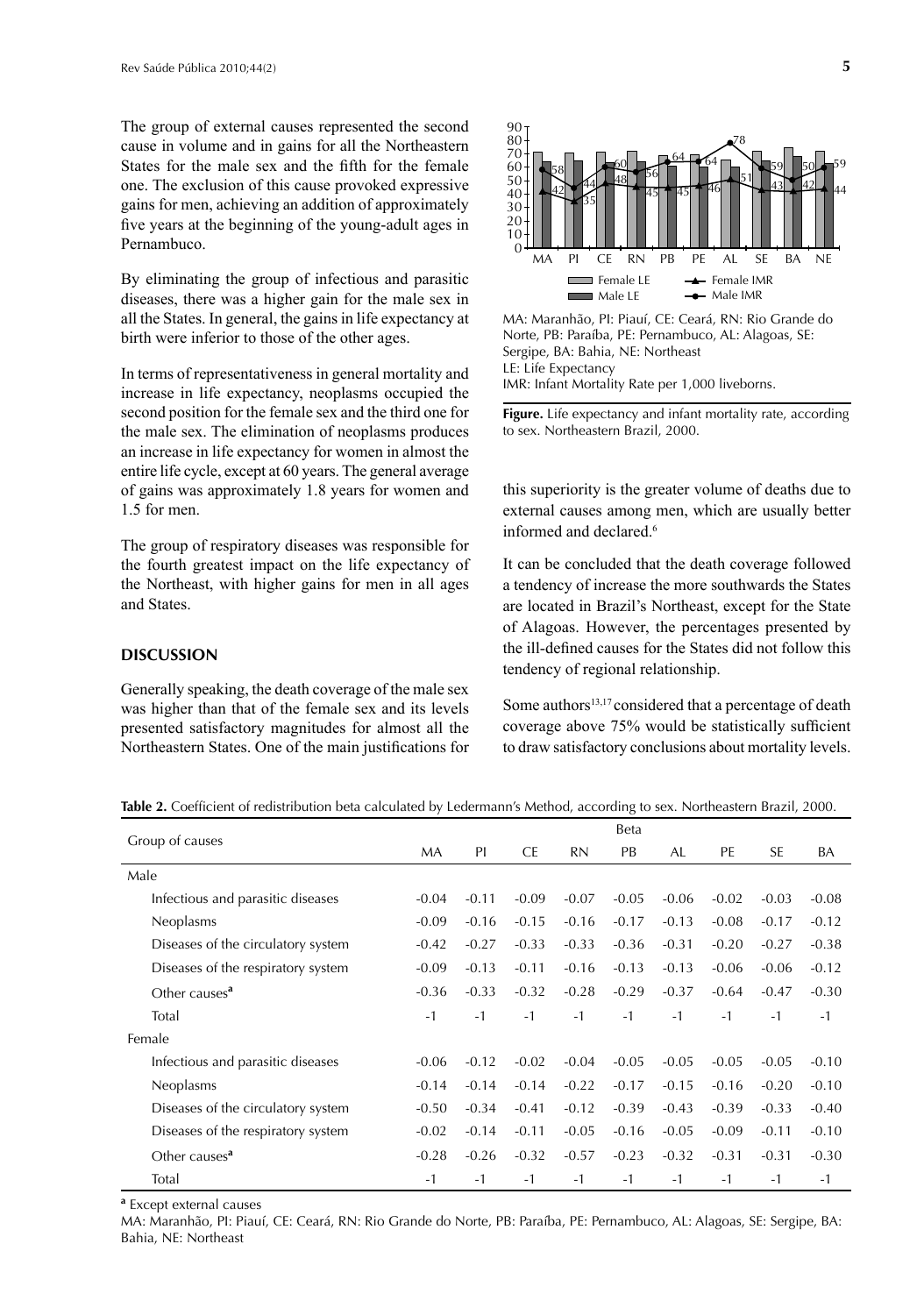| State     | Situation     |            |            | Female     |             | Male  |            |            |       |  |
|-----------|---------------|------------|------------|------------|-------------|-------|------------|------------|-------|--|
|           |               | <b>DIP</b> | <b>NEO</b> | <b>CIR</b> | <b>RESP</b> | DIP   | <b>NEO</b> | <b>CIR</b> | RESP  |  |
| МA        | Before        | 0.044      | 0.081      | 0.202      | 0.058       | 0.048 | 0.054      | 0.175      | 0.049 |  |
|           | After         | 0.064      | 0.192      | 0.392      | 0.069       | 0.059 | 0.086      | 0.327      | 0.082 |  |
| PI        | Before        | 0.046      | 0.087      | 0.237      | 0.065       | 0.050 | 0.067      | 0.235      | 0.056 |  |
|           | After         | 0.088      | 0.134      | 0.336      | 0.108       | 0.083 | 0.112      | 0.310      | 0.094 |  |
| <b>CE</b> | Before        | 0.051      | 0.134      | 0.264      | 0.090       | 0.052 | 0.104      | 0.214      | 0.075 |  |
|           | After         | 0.056      | 0.164      | 0.352      | 0.113       | 0.069 | 0.133      | 0.277      | 0.095 |  |
| RN        | <b>Before</b> | 0.037      | 0.113      | 0.228      | 0.073       | 0.042 | 0.084      | 0.197      | 0.065 |  |
|           | After         | 0.019      | 0.082      | 0.500      | 0.048       | 0.061 | 0.134      | 0.298      | 0.109 |  |
|           | Before        | 0.031      | 0.053      | 0.176      | 0.068       | 0.038 | 0.044      | 0.148      | 0.055 |  |
| PB        | After         | 0.057      | 0.136      | 0.369      | 0.148       | 0.058 | 0.121      | 0.306      | 0.114 |  |
| PE        | Before        | 0.047      | 0.106      | 0.268      | 0.081       | 0.051 | 0.072      | 0.209      | 0.064 |  |
|           | After         | 0.062      | 0.153      | 0.385      | 0.110       | 0.059 | 0.094      | 0.265      | 0.080 |  |
| AL        | Before        | 0.006      | 0.008      | 0.022      | 0.009       | 0.006 | 0.005      | 0.018      | 0.007 |  |
|           | After         | 0.077      | 0.135      | 0.374      | 0.107       | 0.083 | 0.088      | 0.285      | 0.109 |  |
| <b>SE</b> | Before        | 0.035      | 0.085      | 0.192      | 0.059       | 0.005 | 0.006      | 0.016      | 0.005 |  |
|           | After         | 0.056      | 0.148      | 0.289      | 0.068       | 0.057 | 0.115      | 0.251      | 0.073 |  |
|           | Before        | 0.047      | 0.088      | 0.238      | 0.075       | 0.055 | 0.074      | 0.193      | 0.067 |  |
| BA        | After         | 0.066      | 0.132      | 0.363      | 0.116       | 0.078 | 0.108      | 0.301      | 0.100 |  |

**Table 3.** Proportions of causes of death before and after the redistribution of ill-defined causes, according to sex. Northeastern Brazil, 2000.

IPD: Infectious and parasitic diseases; NEO: Neoplasms; CIR: Diseases of the circulatory system; RESP: Diseases of the respiratory system. MA: Maranhão, PI: Piauí, CE: Ceará, RN: Rio Grande do Norte, PB: Paraíba, PE: Pernambuco, AL: Alagoas, SE: Sergipe, BA: Bahia, NE: Northeast

Reaching such coverage levels, it is expected that the levels of ill-defined causes of death have a low percentage.<sup> $6,12$ </sup> The percentage of ill-defined causes was elevated even in States where the percentage of death coverage was reasonably high. It is the case of the States of Pernambuco, Sergipe and Bahia, where the coverage was above 80% in all age groups, with death percentages of ill-defined causes varying between 20% and 33% for both sexes. Even considering the inherent mistakes in estimations, these results did not clarify the association between these two components for the Northeastern States in 2000.

The percentage of deaths by ill-defined causes was above 10% for all the States, which justifies the use of the method of redistribution<sup>7</sup> of these causes, employed in the present work. Although the adjustments for infectious and parasitic diseases were not considered good by Ledermann's method because they provided low coefficients of determination  $R^2$ , the coefficients of redistribution (beta) were maintained and considered valid, since the adjustments for the other causes were considered good. Ledermann's method<sup>7</sup> proved to be

efficient to solve the problem of deaths registered as ill-defined, enabling to calculate mortality rates and indexes closer to reality.

From the regional point of view, it was identified that in all the Northeastern States the same groups of causes would be responsible for the greatest gains. The simulation exercise of complete elimination of diseases shows that it is possible that there are gains in life expectancy, postponing the deaths or preventing them in some situations.<sup>3,5,9,15</sup> To control the occurrence of these groups of diseases, there are treatment, tracking and early diagnosis, indispensable measures to gain more years of life. The external causes are totally avoidable or they can be minimized and their elimination would mean economy for the States and increase in people's life expectancy.<sup>a</sup>

In general, the life expectancy years and the infant mortality estimates obtained for the Northeastern States were close to the ones estimated by  $IBGE$ .<sup>b</sup> These divergences are due mainly to the different employed methodologies. In the present work, the life tables were

a Camargo AM. Mortalidade por causas externas no estado de São Paulo e suas regiões [tese de doutorado]. São Paulo: Faculdade de Saúde Pública da USP; 2002.

b Instituto Brasileiro de Geografia e Estatística. DPE/Coordenação de População e Indicadores Sociais – COPI. Brasil: indicadores sociodemográficos-prospectivos 1991-2030. Rio de Janeiro; 2006.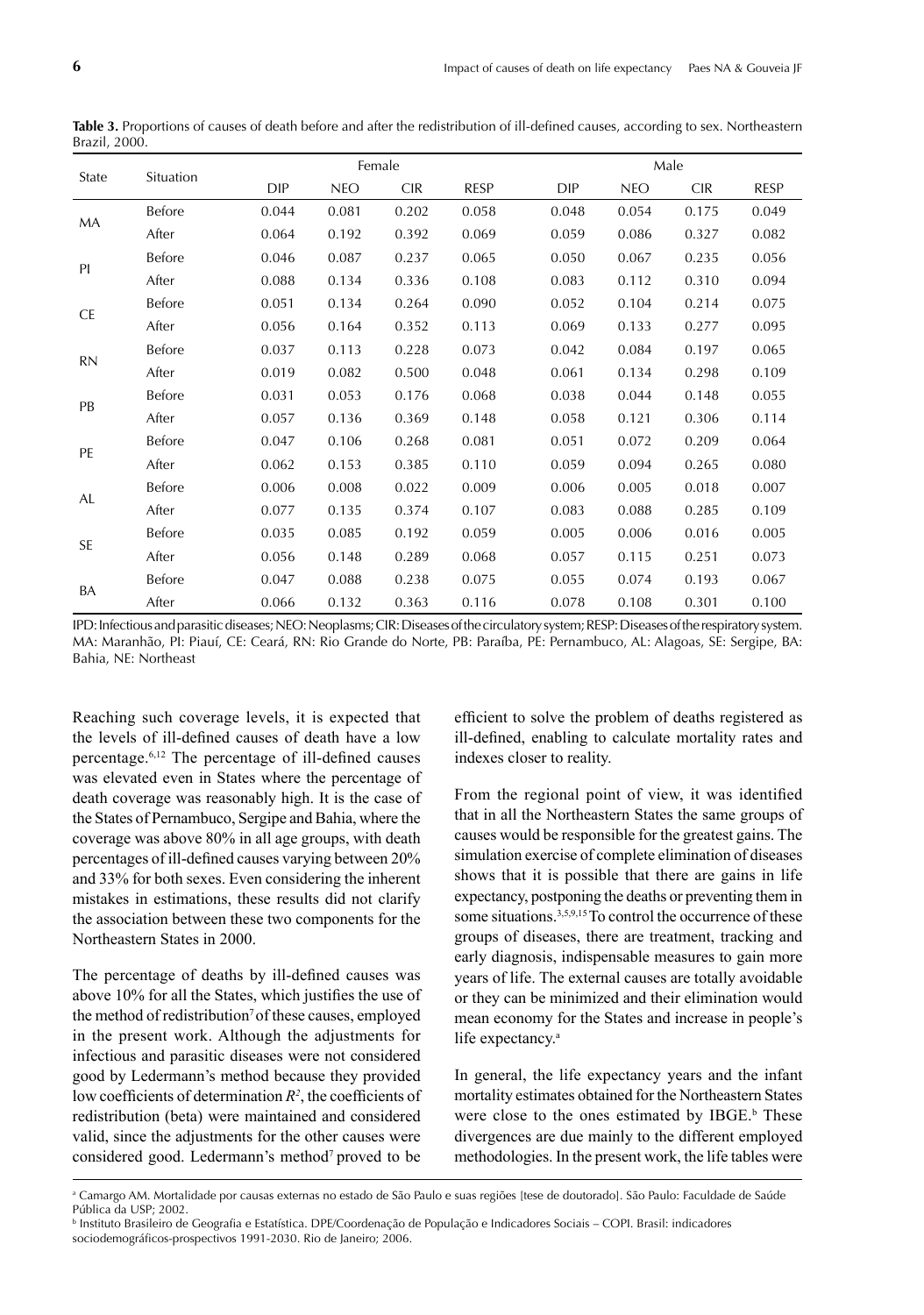|           | Life expectancy                     |            | Female     |                                    |             |      |      | Male       |                                    |             |      |  |  |
|-----------|-------------------------------------|------------|------------|------------------------------------|-------------|------|------|------------|------------------------------------|-------------|------|--|--|
| State     |                                     | <b>DIP</b> | <b>NEO</b> | $\ensuremath{\mathsf{CIR}}\xspace$ | <b>RESP</b> | EXT  | DIP  | <b>NEO</b> | $\ensuremath{\mathsf{CIR}}\xspace$ | <b>RESP</b> | EXT  |  |  |
| NE        | ${\bf e}_{\scriptscriptstyle 0}$    | 0.44       | 1.53       | 4.02                               | 0.74        | 0.33 | 0.94 | 1.38       | 3.98                               | 1.11        | 2.91 |  |  |
|           | $\mathbf{e}_{_{15}}$                | 0.89       | 2.25       | 4.70                               | 1.23        | 0.99 | 1.33 | 2.11       | 4.79                               | 1.59        | 3.66 |  |  |
|           | $\mathbf{e}_{_{40}}$                | 0.80       | 2.08       | 4.46                               | 1.10        | 0.72 | 1.17 | 2.06       | 4.72                               | 1.52        | 1.62 |  |  |
|           | ${\bf e}_{_{60}}$                   | 0.65       | 1.44       | 3.40                               | 0.91        | 0.56 | 0.91 | 1.67       | 3.70                               | 1.29        | 0.87 |  |  |
| MA        | $\mathbf{e}_{\scriptscriptstyle 0}$ | 0.28       | 1.82       | 3.95                               | 0.28        | 0.22 | 0.62 | 0.94       | 4.16                               | 0.79        | 2.10 |  |  |
|           | $\mathbf{e}_{_{15}}$                | 0.97       | 2.50       | 4.74                               | 1.00        | 0.98 | 1.30 | 1.74       | 5.04                               | 1.50        | 2.90 |  |  |
|           | ${\bf e}_{_{40}}$                   | 0.83       | 2.27       | 4.44                               | 0.91        | 0.71 | 1.10 | 1.72       | 4.84                               | 1.44        | 1.46 |  |  |
|           | ${\bf e}_{_{60}}$                   | 0.69       | 1.61       | 3.41                               | 0.76        | 0.56 | 0.92 | 1.49       | 3.82                               | 1.26        | 0.88 |  |  |
| PI        | $\mathbf{e}_{\scriptscriptstyle 0}$ | 0.82       | 1.51       | 3.62                               | 0.78        | 0.23 | 1.26 | 1.49       | 4.70                               | 1.15        | 2.59 |  |  |
|           | $\mathbf{e}_{_{15}}$                | 1.22       | 2.27       | 4.39                               | 1.37        | 0.92 | 1.66 | 2.22       | 5.62                               | 1.73        | 3.36 |  |  |
|           | ${\bf e}_{_{40}}$                   | 1.09       | 2.13       | 4.19                               | 1.28        | 0.64 | 1.41 | 2.12       | 5.50                               | 1.59        | 1.60 |  |  |
|           | ${\bf e}_{_{60}}$                   | 0.87       | 1.45       | 3.18                               | 1.09        | 0.51 | 1.12 | 1.78       | 4.32                               | 1.38        | 0.92 |  |  |
| <b>CE</b> | $\mathbf{e}_{\scriptscriptstyle 0}$ | 0.27       | 1.59       | 3.17                               | 0.71        | 0.25 | 1.16 | 1.69       | 3.53                               | 1.12        | 3.13 |  |  |
|           | $\mathbf{e}_{_{15}}$                | 0.65       | 2.34       | 3.94                               | 1.15        | 0.87 | 1.29 | 2.37       | 4.29                               | 1.45        | 3.86 |  |  |
|           | $\mathbf{e}_{_{40}}$                | 0.58       | 2.16       | 3.77                               | 1.09        | 0.60 | 1.11 | 2.30       | 4.21                               | 1.36        | 1.69 |  |  |
|           | ${\bf e}_{_{60}}$                   | 0.49       | 1.45       | 2.99                               | 0.92        | 0.46 | 0.84 | 1.84       | 3.37                               | 1.14        | 0.86 |  |  |
| <b>RN</b> | ${\bf e}_{\scriptscriptstyle 0}$    | 0.01       | 1.16       | 6.60                               | 0.84        | 1.46 | 0.59 | 1.62       | 3.55                               | 0.97        | 3.30 |  |  |
|           | $\mathbf{e}_{_{15}}$                | 0.67       | 1.97       | 6.84                               | 1.16        | 2.28 | 1.09 | 2.40       | 4.53                               | 1.54        | 3.97 |  |  |
|           | ${\bf e}_{_{40}}$                   | 0.61       | 1.79       | 6.21                               | 1.05        | 2.07 | 1.00 | 2.34       | 4.50                               | 1.53        | 1.78 |  |  |
|           | ${\bf e}_{_{60}}$                   | 0.51       | 1.26       | 4.17                               | 0.87        | 1.49 | 0.83 | 1.84       | 3.43                               | 1.30        | 0.93 |  |  |
| PB        | ${\bf e}_{\scriptscriptstyle 0}$    | 0.50       | 1.61       | 4.15                               | 1.46        | 0.16 | 0.88 | 2.00       | 4.75                               | 1.65        | 2.70 |  |  |
|           | $\mathbf{e}_{_{15}}$                | 0.93       | 2.24       | 4.67                               | 1.86        | 0.82 | 1.26 | 2.59       | 5.29                               | 2.06        | 3.53 |  |  |
|           | $\mathbf{e}_{_{40}}$                | 0.86       | 2.05       | 4.40                               | 1.73        | 0.62 | 1.13 | 2.42       | 5.01                               | 1.92        | 1.49 |  |  |
|           | ${\bf e}_{_{60}}$                   | 0.72       | 1.41       | 3.34                               | 1.38        | 0.54 | 0.93 | 1.85       | 3.76                               | 1.52        | 0.85 |  |  |
| PE        | $\mathbf{e}_{\scriptscriptstyle 0}$ | 0.61       | 1.60       | 3.85                               | 0.42        | 0.44 | 0.94 | 1.18       | 3.38                               | 0.97        | 4.19 |  |  |
|           | $\mathbf{e}_{_{15}}$                | 0.96       | 2.32       | 4.58                               | 1.01        | 1.02 | 1.33 | 1.90       | 4.28                               | 1.47        | 5.04 |  |  |
|           | $\mathbf{e}_{_{40}}$                | 0.85       | 2.16       | 4.43                               | 0.69        | 0.70 | 1.20 | 1.93       | 4.45                               | 1.43        | 1.88 |  |  |
|           | ${\bf e}_{_{60}}$                   | 0.71       | 1.52       | 3.42                               | 0.55        | 0.55 | 0.93 | 1.60       | 3.48                               | 1.25        | 0.95 |  |  |
| Al        | $\mathbf{e}_{\scriptscriptstyle 0}$ | 0.82       | 1.73       | 4.61                               | 0.86        | 0.59 | 1.42 | 1.35       | 4.08                               | 1.65        | 3.35 |  |  |
|           | $\mathbf{e}_{_{15}}$                | 1.13       | 2.42       | 5.38                               | 1.30        | 1.15 | 1.42 | 1.88       | 4.82                               | 1.78        | 3.94 |  |  |
|           | $\mathsf e_{\scriptscriptstyle 40}$ | 1.03       | 2.25       | 5.17                               | 1.22        | 0.85 | 1.23 | 1.86       | 4.78                               | 1.73        | 1.81 |  |  |
|           | $\mathsf e_{\scriptscriptstyle 60}$ | 0.88       | 1.54       | 4.07                               | 1.07        | 0.68 | 0.96 | 1.54       | 3.79                               | 1.51        | 0.98 |  |  |
| SE        | $e_0$                               | 0.34       | 1.49       | 2.77                               | 0.48        | 0.27 | 0.66 | 1.43       | 3.15                               | 0.77        | 3.00 |  |  |
|           | $\mathbf{e}_{_{15}}$                | 0.81       | 2.21       | 3.44                               | 0.98        | 0.85 | 1.10 | 2.15       | 4.00                               | 1.31        | 3.77 |  |  |
|           | $\mathsf e_{\scriptscriptstyle 40}$ | 0.73       | 2.02       | 3.27                               | 0.93        | 0.61 | 1.00 | 2.10       | 3.93                               | 1.29        | 1.71 |  |  |
|           | $\mathsf e_{\scriptscriptstyle 60}$ | 0.63       | 1.40       | 2.63                               | 0.80        | 0.46 | 0.82 | 1.62       | 3.17                               | 1.16        | 0.90 |  |  |
| BA        | ${\bf e}_{\scriptscriptstyle 0}$    | 0.48       | 1.26       | 3.83                               | 0.96        | 0.19 | 0.97 | 1.28       | 4.30                               | 1.15        | 2.24 |  |  |
|           | $\mathbf{e}_{_{15}}$                | 0.91       | 1.96       | 4.42                               | 1.35        | 0.82 | 1.43 | 2.02       | 5.00                               | 1.65        | 2.96 |  |  |
|           | $\mathbf{e}_{_{40}}$                | 0.81       | 1.83       | 4.21                               | 1.24        | 0.58 | 1.27 | 1.97       | 4.88                               | 1.56        | 1.46 |  |  |
|           | ${\bf e}_{_{60}}$                   | 0.63       | 1.30       | 3.17                               | 1.02        | 0.44 | 0.95 | 1.57       | 3.80                               | 1.31        | 0.79 |  |  |

**Table 4.** Absolute difference between the observed life expectancy and that obtained after elimination of causes of death, according to age and sex. Northeastern Brazil, 2000.

IPD: Infectious and parasitic diseases; NEO: Neoplasms; CIR: Diseases of the circulatory system; RESP: Diseases of the respiratory system; EXT: External causes

MA: Maranhão, PI: Piauí, CE: Ceará, RN: Rio Grande do Norte, PB: Paraíba, PE: Pernambuco, AL: Alagoas, SE: Sergipe, BA: Bahia, NE: Northeast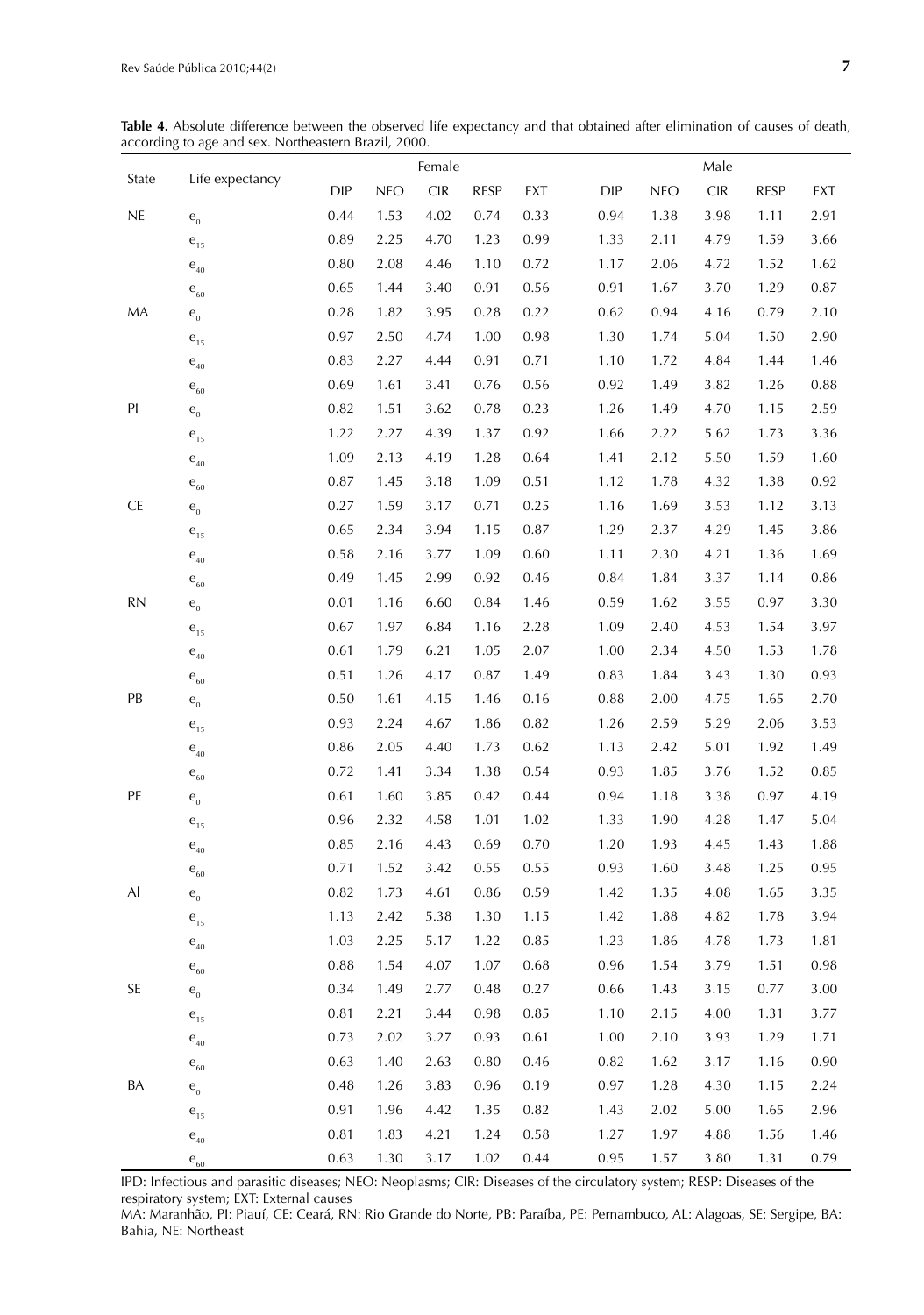constructed with the use of the corrected vital statistics, while IBGE<sup>a</sup> used indirect estimation methods by means of population projections. The differences for the majority of the States did not exceed 1.5 years for life expectancy and 4 deaths per one thousand liveborns for infant mortality. For the Northeast as a whole, IBGE estimated a life expectancy at birth of 70.9 years for women and 63.6 for men.<sup>a</sup> The results in the present work were a little higher: 0.9 years for women and 0.4 years for men. The infant mortality rate found by IBGE was estimated at 44.3 and 58.1 deaths per one thousand liveborns, respectively for women and men.

The age patterns of probabilities in logarithmic terms for the Northeast, obtained from the total elimination of deaths referring to each cause of death, revealed that the greatest reduction in early ages, young-adult ages and for more advanced ages is due to, respectively, elimination of infectious and parasitic diseases, external causes and circulatory diseases. Among the advanced ages, increases were observed in years of life deriving from the elimination of neoplasms and respiratory diseases in the death probability.

Additional investigations and explorations can be performed with the data of the present study. For example: simulating partial reductions in the causes of death; applying the theory of competing risks to specific causes such as tuberculosis, AIDS or diabetes; relating the costs of the diseases to the gains obtained by their elimination.

Considering that vital statistics are rarely used due to the usual argument of their deficiency to produce reliable mortality indicators, the adjustment of these statistics explored a rehabilitation pathway whose results seem to be plausible. The similarity between the life expectancy estimates found in the present work and those indirectly estimated by IBGE shows good perspectives for the use of the direct data of the Northeastern States, after the adequate corrections.

It is concluded that the methodology employed to recover the explanatory power of these data in a direct way has produced consistent results, thus contributing for the understanding of the impact that the main diseases have on the epidemiological and health patterns of the Northeastern population.

a Instituto Brasileiro de Geografia e Estatística. DPE/Coordenação de População e Indicadores Sociais – COPI. Brasil: indicadores sociodemográficos-prospectivos 1991-2030. Rio de Janeiro; 2006.